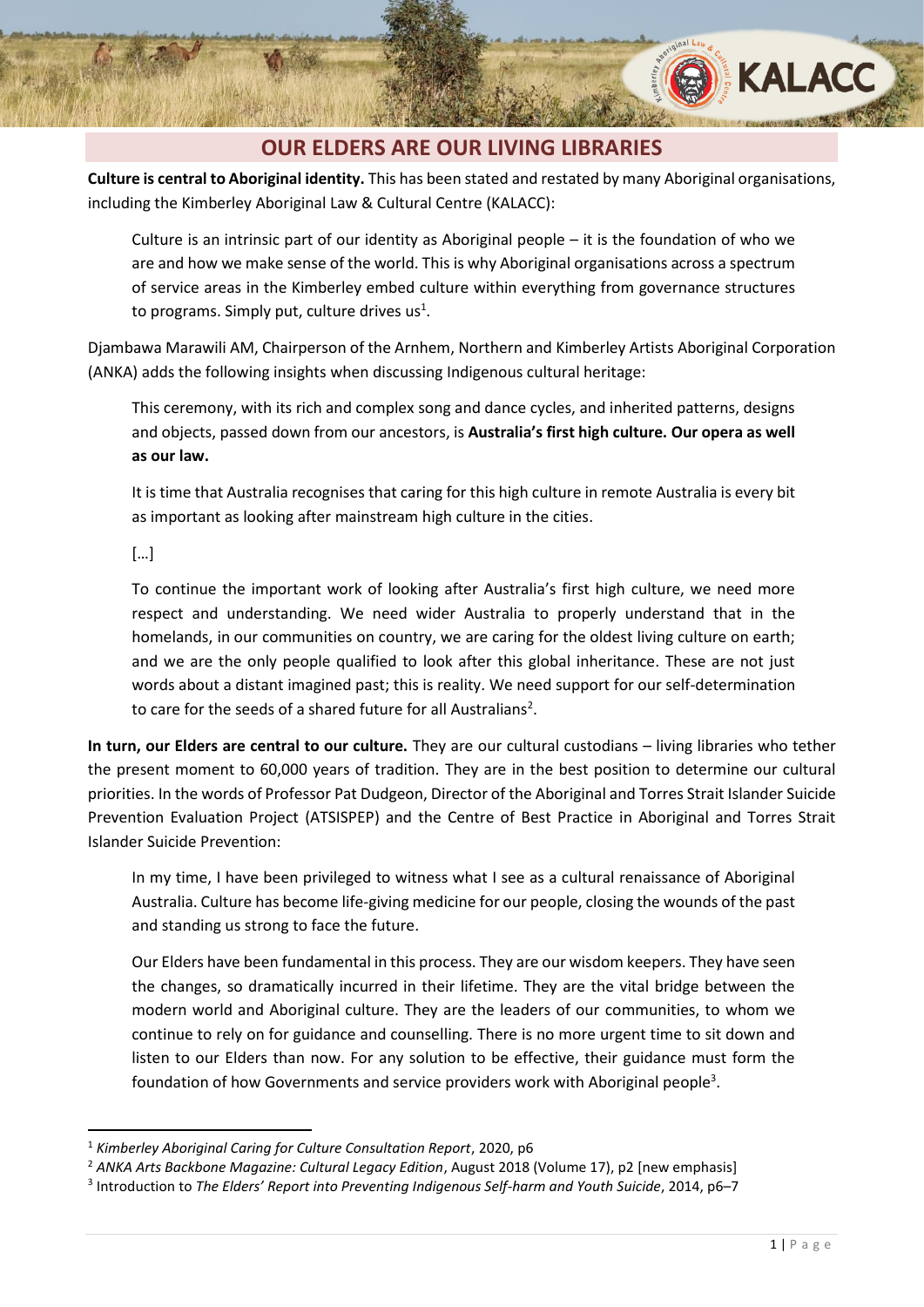# **NIACA & THE IMPORTANT ROLE OF OUR ELDERS**

**Since 2007 it has been envisaged that interdisciplinary delegates from all over Australia, including representatives from KALACC, will come together for a national summit on First Nations arts and culture.** Such a gathering has not occurred since 1973. It is long overdue.

**Senior cultural men and women have long advocated for a united voice – a cultural authority – to ensure meaningful outcomes for Indigenous people.** This long – overdue national summit must proceed in a timely manner, but mindful of broad community engagement and bringing the sector along on the journey.

**This significant undertaking could help develop a peak body – the National Indigenous Arts and Cultural Authority (NIACA)**. Governments are at present engaging meaningfully with the Coalition of Peaks. Without a peak body for Indigenous Arts and Culture we are left out of these important national discussions.

#### **What is cultural authority?**

**It is important to distinguish here the idea of Aboriginal 'cultural authority', which is very different from Western understandings of an 'authority'.** As explained by Lydia Miller, the Australia Council's former Executive Director of Aboriginal and Torres Strait Islander Arts:

…the term 'cultural authority' pertains to the body of knowledge exercised by Senior Lawmen and Lawwomen, Cultural Custodians, Traditional Owners and Knowledge Keepers in the context of Indigenous cultural and intellectual property (ICIP), intangible cultural heritage (ICH), traditional knowledge (TK) and traditional cultural expression (TCE), it is knowledge that is in direct reference to song, dance, story, music, symbols, iconography, ceremony and creation narratives. It does not reference the notion of an administrative structure such as a 'statutory authority', brought into effect by statute.

This could be what First Nations self-determination, agency and leadership could look like. And the National Summit obviously will have the room to discuss these concepts and aspirations<sup>4</sup>.

## **Who puts the authority in NIACA if not our Elders?**

**The authority for culture is founded on the authority of our Elders.** Every time one of our Elders passes away, we lose a whole living library of knowledge and heritage that spans over 60,000 years.

**It is crucial that our Elders are central to the process of forming NIACA, based on the leadership and governance of our cultural custodians.** They are the key to preserving our cultural heritage for future generations. They are foundational to our culture, and must be foundational to the governance of NIACA.

#### I**n order to undertake this important work, we must ask ourselves:**

- How do we put senior cultural authority our Elders at the centre of NIACA?
- How can we be guided by our Elders?
- How can we empower our Elders and provide the necessary platform and voice to safeguard the world's longest continuing living culture?

**KALACC** 

<sup>4</sup> Posted to the National Summit on First Nations Art and Culture Facebook Group by Lydia Miller on 13 March 2021